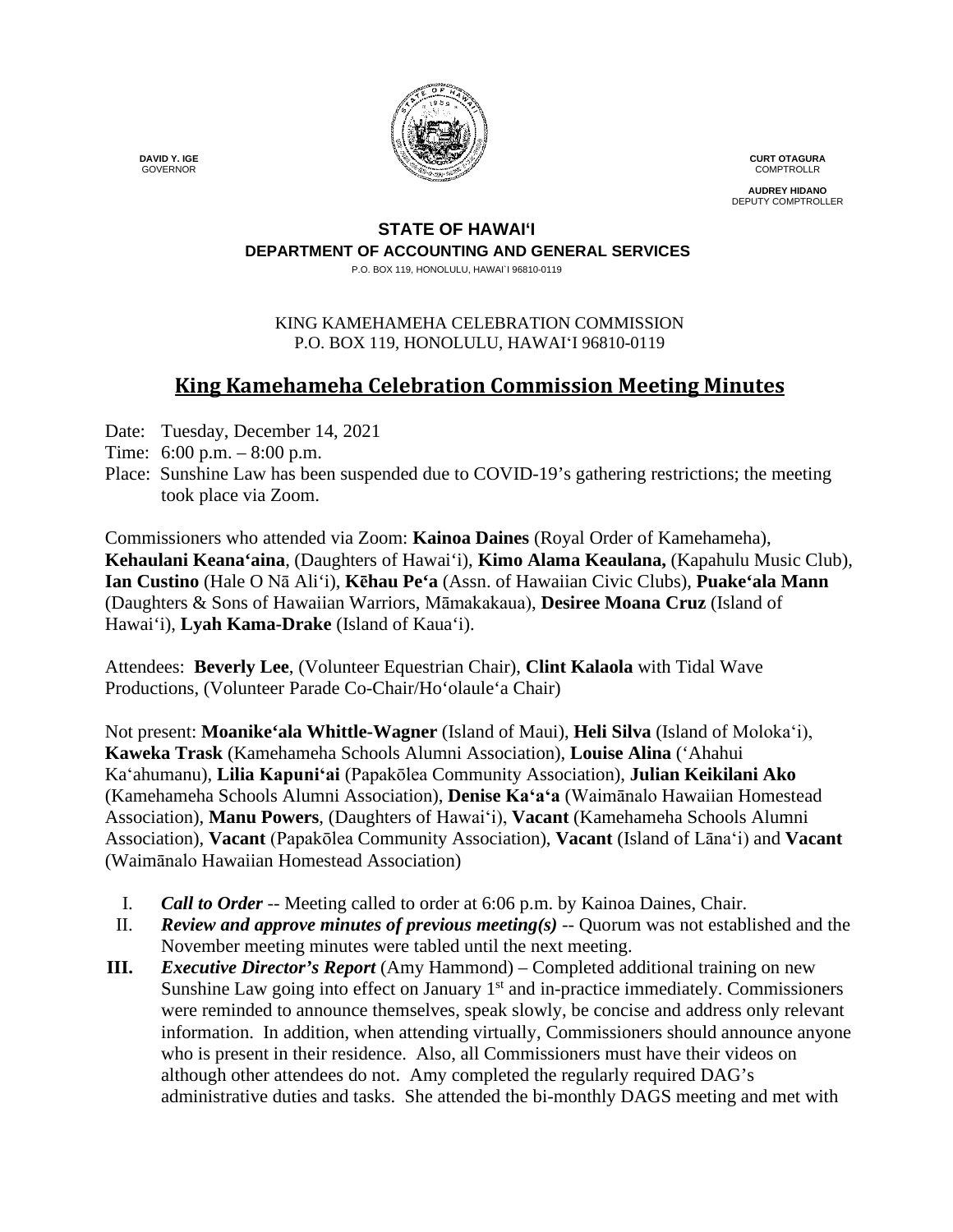State Foundation on Culture and the Arts (SFCA) who will be hosting the new KKCC web page, awaiting additional revisions. Attended ADA training classes that outlined many rules that will impact all Commissions with more details to come. Per the new Sunshine Law we plan to hold a physical meeting at the SFCA building in January. Participated in additional procurement training and will soon be certified to conduct procurement. In December, we expect to hear back from the HTA regarding funding.

# **IV.** *KKCC Business*

- *a. Executive Committee Report* -- Nothing to report.
	- *i. Financial Update* (Ian Custino) The financial statement is the same as last time. Ian advised we will be using a shared Google Drive folder to provide information to Commissioners who can easily. Commissioners should have received an invitation to the shared folder. Once we are able to determine what funds we will potentially receive we will develop a final budget plan. Ian reported an account balance of \$4,881.76 in the Kanu Hawaiʻi's fiscal sponsor account and a balance in the KKCC Trust Fund Account of \$35,000. Kanu Hawaiʻi funds are money that were part of fundraising refunded by CNHA, our prior fiscal sponsor. The funds in our KKCC State Trust Account are from SFCA. These are specifically earmarked for the statue and lei draping's. These funds will be dispersed through the procurement process. Before Amy was hired there was no one to procure the funds which is why a fiscal sponsor was assisting.
	- *ii. Fundraising Committee* (Ian Custino) -- Nothing to report.

# V.*Commissioner reports/updates non-island specific representatives*

- a. Royal Order of Kamehameha (Kainoa Daines) -- Nothing to report.
- b. 'Ahahui Ka'ahumanu (Louise Alina) -- Nothing to report.
- c. Hale O Nā Ali'i (Ian Custino) -- Nothing to report.
- d. Daughters & Sons of Hawaiian Warriors, Māmakakaua (Puake'ala Mann) -- Nothing to report.
- e. Daughters of Hawai'i (Kehaulani Keana'aina) -- Kāhau announced two new events, "Muʻu at the Museum" will be held on January 15 from 6 p.m. to 9 p.m. at Hānaiakamalama on Oʻahu and January 22 from 3 p.m. to 6 p.m. at Huliheʻe Palace on Hawaiʻi Island. Guests wear your finest holokū, muʻumuʻu, or aloha attire for an evening honoring Queen Emma and celebrating fashion during Mu'umu'u month. On February 12 they will hold the annual fundraiser at Huliheʻe Palace, A Day Huliheʻe.
- f. Association of Hawaiian Civic Clubs (Kēhau Pēʻa) -- There was an email response sent from Carol Johnson, President from Nā Lei Makalapua, Hawaiian Civic Clubs - Mainland Council, regarding the possbility of holding a King Kamehameha Celebration to be held in Las Vegas. AHCC will be holding a virtual convention the second week of January.
- g. Kamehameha Schools Alumni Association (Vacant) -- Nothing to report.
- h. Kapahulu Music Club (Kimo Alama Keaulana) -- Have not made plans to meet until after the holidays. The organization has amassed 134 newspaper articles about their organization. They plan to review the articles and put together a history of the organization.
- i. Waimānalo Hawaiian Homestead Association (Vacant) -- Nothing to report.
- j. Papakōlea Community Association (Vacant) -- Nothing to report.